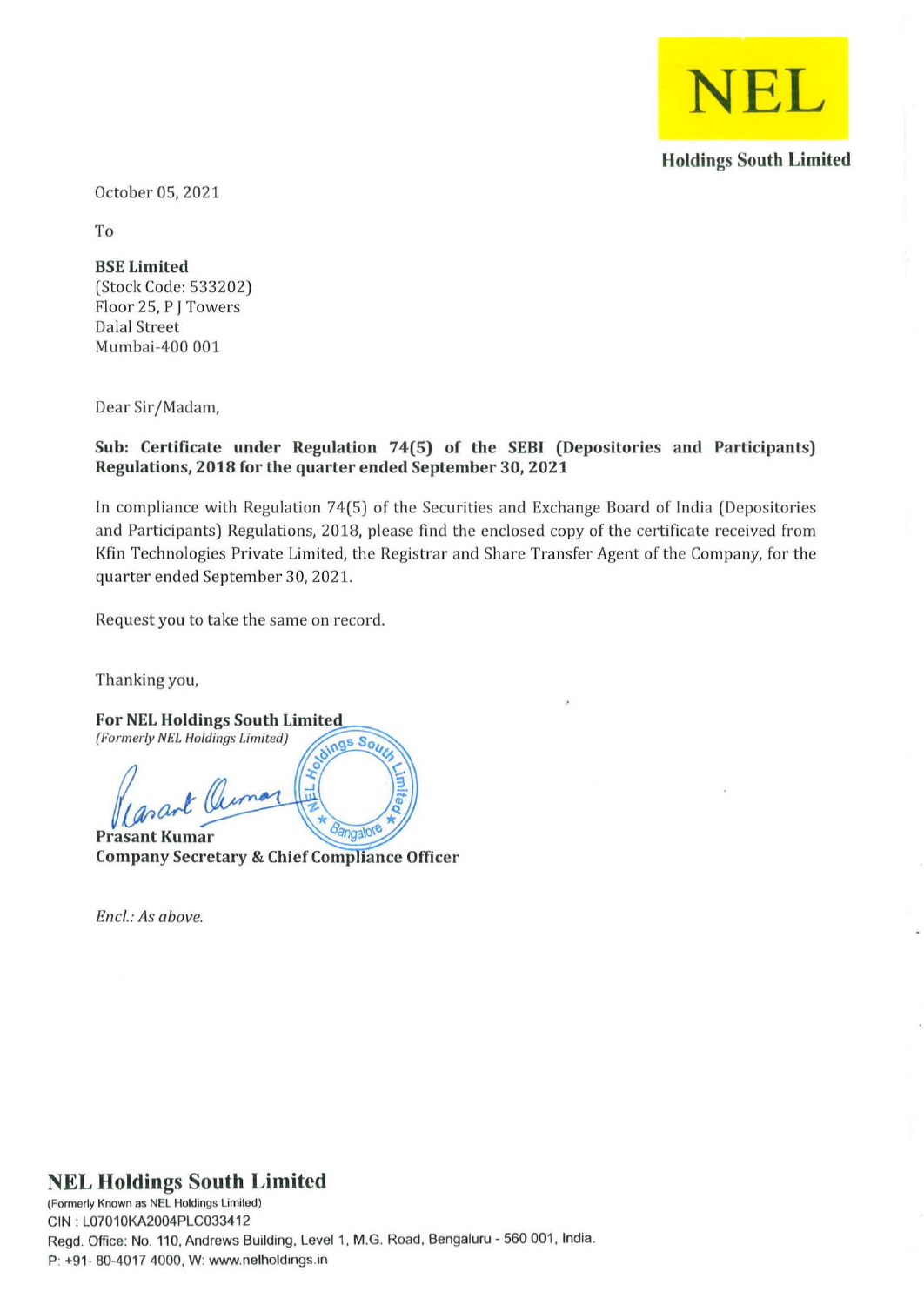

**KFIN/NSDL/74(5) E/1 Date: 04/10/2021**

**NATIONAL SECURITIES DEPOSITORY LIMITED TRADE WORLD 4TH FLOOR KAMALA MILLS COMPOUND SENAPATI BAPAT MARG LOWER PAREL MUMBAI - 400 013**

**Dear Sir(s), Sub: Certificate under Regulation 74(5) for the quarter ended September 30, 2021**

**We as Registrars, Share Transfer and Depository Services agents of the NEL HOLDINGS SOUTH LIMITED, certify that the details of securities dematerialized/rematerialized during the aforesaid period, as required under Regulation 74(5) of SEBI (Depositories and participants) Regulations 2018 have been furnished to all the Stock Exchanges where the shares of the company are listed.** 

**Thanking you,**

**Yours faithfully, For KFIN TECHNOLOGIES PRIVATE LIMITED**

**Sd\- Krishna Priya M Senior Manager** 

**CC TO:**

**THE COMPANY SECRETARY NEL HOLDINGS SOUTH LIMITED NO. 110, ANDREWS BUILDING LEVEL 1, M G ROAD BANGALORE** 

**560001**

**KFin Technologies Private Limited** 

(Formerly known as "Karvy Fintech Private Limited")

**Registered & Corporate Office** Selenium Building, Tower-B, Plot No- 31 & 32, Financial District, Nanakramguda, Serilingampally, Hyderabad, Rangareddi, Telangana, India, 500032.

Ph: +91 40 6716 2222, 7961 1000 | https://www.kfintech.com | CIN: U72400TG2017PTC117649